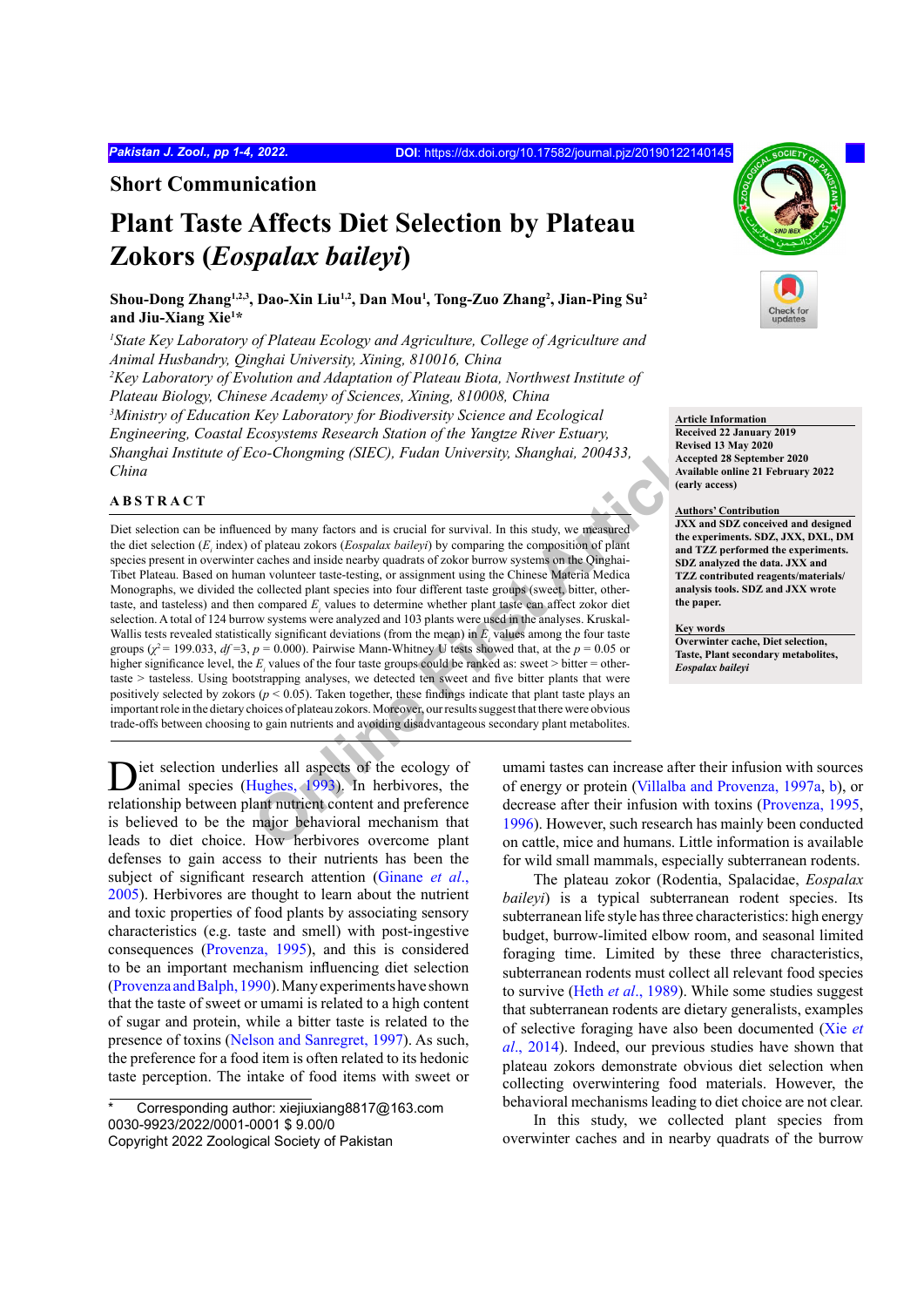systems of plateau zokors and measured their composition. We then measured taste and calculated the food selection indices of each plant species, and subsequently tested the relationship between diet selection and plant taste.

#### *Materials and methods*

with the soil from each quadrat,<br>
passed through the line  $E_i = 0$  and<br>
Plant samples obtained from the<br>
Plant samples botained from the<br>
are lacking a definite preference by z<br>
are alterablity of 0.01 g. The biomass with The study was conducted in Datong County, Qinghai, China (37°6' N, 101°36' E, elevation 3,025m above sea level). During October  $1<sup>st</sup> - 20<sup>th</sup> 2012$ , we excavated zokor caches and collected all food items in each of the burrow systems. Caches collected in the same burrow system were merged. In addition, along each burrow system, three 50cm×50cm quadrats were sampled. The three-quadrat samples were in locations where zokors had recently foraged. Plants, along with the soil from each quadrat, were dug up and packed into fiber bags. All plants were washed and air-dried. Plant samples obtained from the three quadrats of the same burrow system were merged. Each plant was identified according to Flora Qinghaiica (Liu *et al*., 1997), dried at 60ºC, and weighed using an analytical balance with a readability of 0.01 g. The biomass of each plant species sampled from the quadrats of a burrow system was referred to as 'available plants in the vicinity', and the total biomass cached in the same burrow system was referred to as selected plants. In order to derive more robust conclusions, we also included the data and plant materials collected from another 57 burrowing systems obtained from Menyuan County, Qinghai, China (37°30'N, 101°13'E, elevation 3200m above sea level) during our previous studies (which were conducted in another location but with the same collection processes) (Xie *et al*., 2014).

The taste of most of the plants collected was determined according to Chinese Materia Medica Monographs (China Pharmacopoeia Committee, 2000). For those plant species not recorded in the monographs, their taste was determined by a taste test: each plant was independently tasted by five healthy human volunteer subjects without a history of smoking or alcohol abuse, and the taste with the highest frequency was termed as the "true" taste. Tastes were classified into 4 groups: sweet, bitter, other-tastes (including pungent taste, sour taste, and other difficult tastes to describe) and tasteless.

As in our previous studies (Xie *et al*., 2014), we applied Ivlev's electivity index  $(E_i)$  (Ivlev, 1961) to measure diet selection.  $E_i$  was defined as:

$$
E_i = \frac{r_i - P_i}{r_i + P_i}
$$

Where  $r_i$  is the relative abundance of a plant species in a zokor's diet and  $P_i$  is the plant species' relative abundance in the burrow system. According to Ivlev's selection index,  $E_i$  ranges from -1 to +1, and  $E_i$  in the interval of -1 to 0 means negative selection, while  $E<sub>i</sub>$  in the interval of 0 to +1 means positive selection.

In order to test the selection status of each plant species based on  $E_i$ , we performed bootstrap descriptive statistics, with 1000 bootstrap replications, and used 90% confidence intervals to distinguish the preferred food items from the avoided food items, based on  $E_i$ . Using this method, if the lower limit of the 90% confidence interval of a given plant's  $E_i$  is greater than 0, this species is recognized as positively selected dietary material at a 5% statistical significance level (one-tailed test). Similarly, if the upper limit of the 90% confidence interval of a given plant's  $E<sub>i</sub>$  is less than 0, this species is recognized as negatively selected dietary material at a 5% statistical significance level. Other species with a 90% confidence interval of *Ei* passed through the line  $E_i = 0$  and were referred to as diets lacking a definite preference by zokors.

We first tested the normality of the data using the One-Sample Kolmogorov-Smirnov Test and found that the dependent variable  $(E<sub>i</sub>)$  data significantly deviated from normality (Kolmogorov-Smirnov *Z* = 13.085, *N* = 3,019,  $p = 0.000$ . Therefore, we used non-parametric statistical methods for our analyses. We then divided the sampled plants into four groups according to the taste of each plant: sweet, bitter, other-taste, and tasteless. Kruskal-Wallis tests were used to show if there were significant universal deviations of  $E_i$  values from the mean value among the four taste groups. Finally, the Mann-Whitney U Test was applied to compare the pairwise difference between each set of two groups. All statistical analyses were executed in SPSS 20.0.

#### *Results and discussion*

A total of 67 burrow systems were found to have been newly excavated and caches from these were collected. In addition to the 57 samples formerly collected in our previous studies, there were therefore a total of 124 burrow systems to be analyzed. We found a total of 103 different plant species in the caches and vicinity, 89 of which were found in the caches alone. Bootstrap descriptive statistics based on a total of 70 plant species (33 plant species having been excluded from testing because their sample sizes were  $n < 10$ ), revealed 15 positively selected and 37 negatively selected plants. A further 18 lacked a definite preference. About 1/3 of the 31 sweet plants and 1/5 of the 26 bitter plants were positively selected, while none of the 6 other-taste plants nor any of the tasteless plants were positively selected (Fig. 1 and Supplementary Table S1).

Of the original 103 plants, 38, 43, 13, and 9 were determined to be sweet, bitter, other-taste and tasteless, respectively. The Kruskal-Wallis Test revealed statistically significant universal deviations of  $E<sub>i</sub>$  values from the mean among the four taste groups ( $\chi^2$  = 199.033, *df* = 3,  $p = 0.000$ ). The sweet group had the largest mean rank,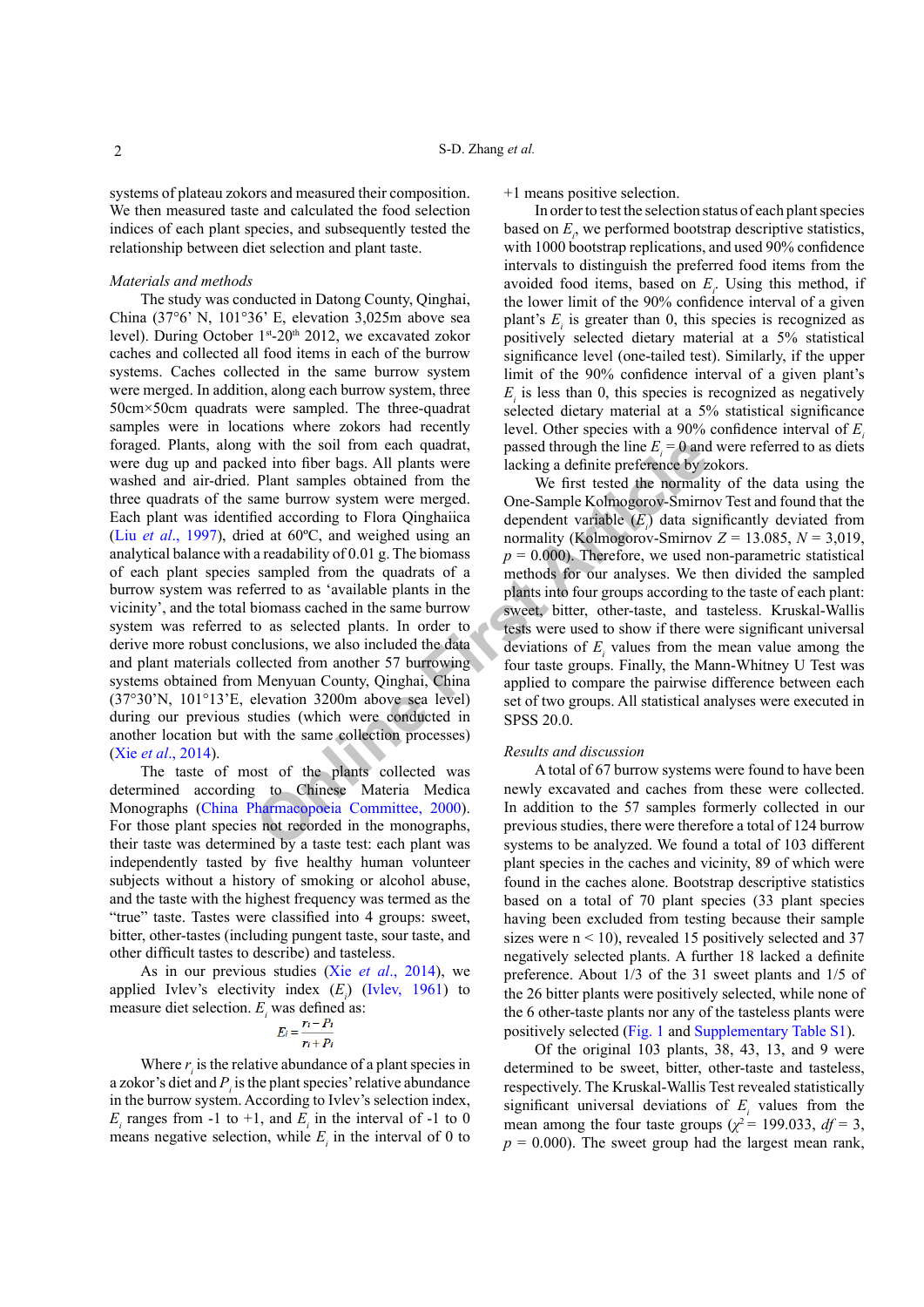followed by other-taste, and bitter (these two groups had a similar mean rank value), while the tasteless group had the smallest mean rank (Table I). The pairwise Mann-Whitney U Test showed that, at the  $p = 0.05$  or higher significance level, there were statistically significant differences between each two-paired comparison group, except for the comparison between the bitter and other-taste groups where there was no significant difference (Table II). Taken together, the *Ei* values of the four groups could be ranked as sweet > bitter = other-taste > tasteless.



Fig. 1. Bootstrap descriptive statistics for the derived  $E<sub>i</sub>$  values (a measure of dietary preference for the food) for each plant species, with associated 90% confidence intervals (red: positively selected; blue: not definitely preferred; green: negatively selected). A, B, C and D are sweet plants, bitter plants, other-taste plants and tasteless plants, respectively. The scientific names and detailed descriptive statistics of each of the sampled plants are seperately shown in Supplementary Table S1.

**Table I. Kruskal-wallis test comparing** *Ei* **values among the taste groups.**

| <b>Taste groups</b> | N    | Mean rank                   |
|---------------------|------|-----------------------------|
| Sweet               | 1282 | 1712.81                     |
| <b>Bitter</b>       | 1067 | 1454.66                     |
| Other-taste         | 189  | 1511.32                     |
| <b>Tasteless</b>    | 481  | 1091.70                     |
| Total               | 3019 | $\chi^2$ =199.033, p= 0.000 |

Our findings indicate that plant taste plays an important role in the diet selection of plateau zokors. Zokors preferred sweet plants, followed by bitter or othertaste plants, and rejected plants in the tasteless group. As a general rule, molecules that serve as energy carriers, such as sugars, are perceived as sweet by humans and tend to be favored by both humans and animals (Pfaffman, 1975). Many experiments have shown that the taste of sweet or umami is related to a high content of sugar and protein

(Nelson and Sanregret, 1997). Meanwhile, sweet plants are excellent forage (Guo *et al*., 1987) are reported to be nutritious and to tend to be innocuous or have low toxicity (Wang, 1998). As a typical subterranean rodent, the majority of the plateau zokors' activities (foraging, migration, mating, etc.) are often accompanied by a large number of excavation activities. Digging for food and shelter is an energetically demanding process, utilizing more energy than that required by above ground animals (Vleck, 1979). Therefore, it is not surprising that sweet plants containing high-energy nutrients are preferred by zokors.

**Table II. Mann-whitney test comparing pairwise difference between taste groups.**

| Pairwise comparison       | Z value   | <i>p</i> value |  |  |  |  |  |  |
|---------------------------|-----------|----------------|--|--|--|--|--|--|
| Sweet vs. bitter          | $-6.947$  | 0.000          |  |  |  |  |  |  |
| Sweet vs. other-taste     | $-2.911$  | 0.004          |  |  |  |  |  |  |
| Sweet vs. tasteless       | $-14.380$ | 0.000          |  |  |  |  |  |  |
| Bitter vs. other-taste    | $-0.805$  | 0.421          |  |  |  |  |  |  |
| Bitter vs. tasteless      | $-7.163$  | 0.000          |  |  |  |  |  |  |
| Other-taste vs. tasteless | $-5.803$  | 0.000          |  |  |  |  |  |  |

The strategy of the sampled plants are<br>  $\frac{1}{2}$  **First Article** C<sup>ond</sup> **C C Exercise C Exercise Served vs. bitter**<br>
Sweet vs. bitter sweet vs. bitter<br>
Sweet vs. bitter sweet vs. bitter<br>
Sweet vs. bitter is solve Interestingly, zokors preferred bitter and other-taste plants to tasteless plants. Previous studies have shown that a bitter taste is generally related to the presence of toxins (Nelson and Sanregret, 1997). Most of the bitter or pungent and sour plant species tend to be unnourishing, fibrous or lignified, or poisonous (Galef, 1996). However, in this study, many bitter and other-taste plants were not rejected by zokors. In fact, five bitter plants were positively selected. For example, *Stellera chamaejasme*, an important poisonous plant of the alpine meadow habitat (Shi, 1997) that causes cattle to vomit, scour, or even die (Song *et al*., 2008), was found (through bootstrap analysis) to be the favorite food item among the 26 bitter tasting plants. *Polygonum viviparum*, which is high in phenols and tannins (Zhang *et al*., 2008) that reduce nutritional digestibility (Foley *et al*.,1999), was also found to be positively selected by zokors. In contrast, Gramineae plants, which are foraged by most herbivores (e.g. ungulates, rabbits, etc.), were found to be largely rejected by zokors in our study. It should be mentioned that a few of the bitter or other-taste plants, such as *P. viviparum* and *S. chamaejasme*, have thick and succulent roots, indicating that they are more nutritious and more easily collected and stored. However, all the tasteless plants are slender and shriveled with a high content of cellulose and lignin, indicating that they contain little energy and are not easily collected and stored. Hence, we hypothesize that zokors select diets based on trade-offs between the nutritional quality and the avoidance of disadvantageous secondary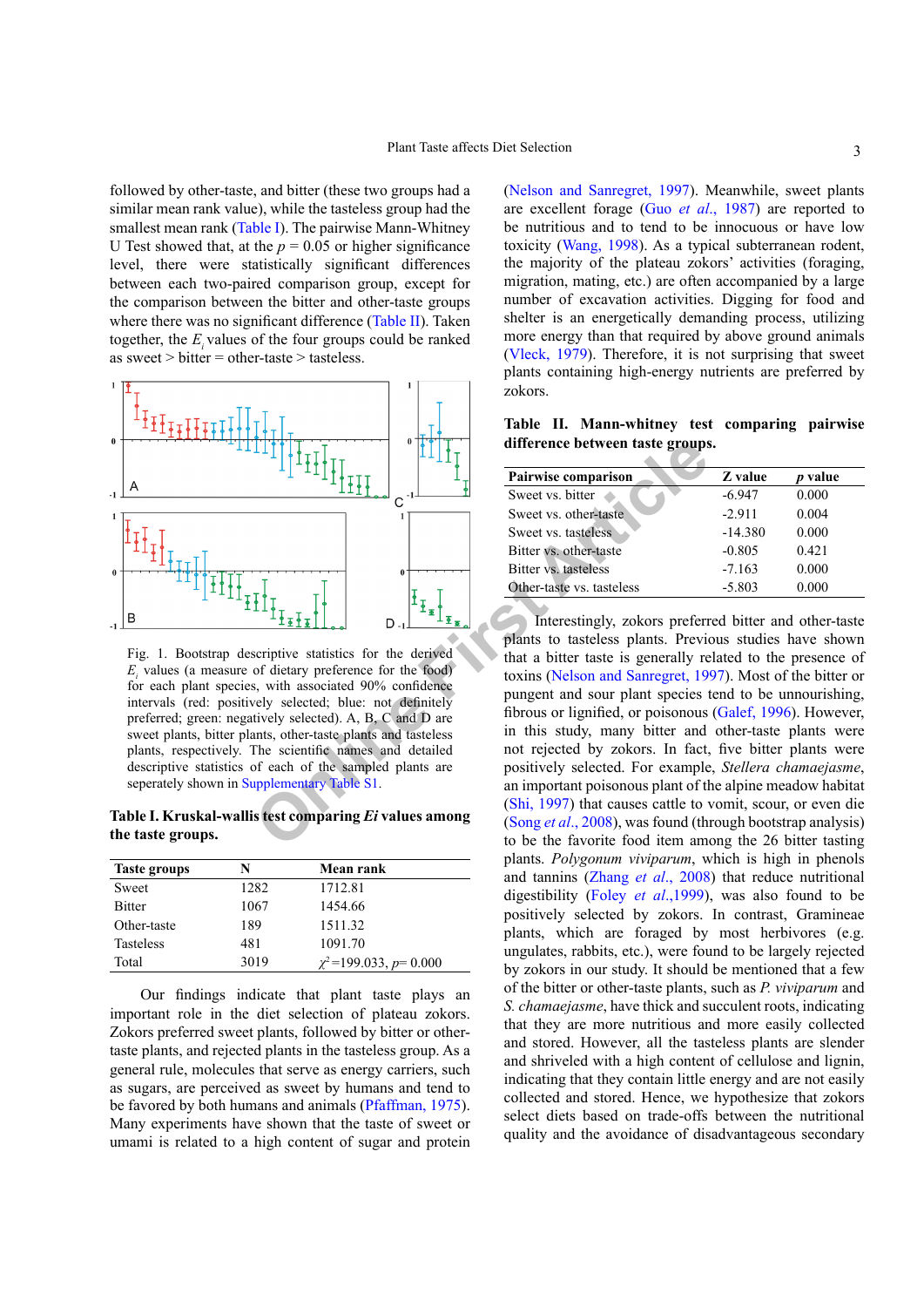plant metabolites. Of note, previous studies have shown that zokors have a considerable ability to deal with toxic (terpenes) and digestion-reducing (tannins) secondary metabolites (Lin *et al*., 2012).

tastes"). Whilst we may not ever<br>
truly recognized by zokors, three<br>
truly recognized by zokors, there<br>
Most mammals have relatively<br>
Most mammals have relatively<br>
Most mammals have relatively<br>
Most mammals have relatively It should also be mentioned that zokors are blind. They collect food by digging in dark underground burrows and therefore (in addition to plant odor) taste must be an important cue for food recognition. Tasteless plants give weak flavor profiles and may be difficult to distinguish from inorganic substances, which would help explain why plateau zokor almost totally rejected tasteless plants in this study. It should be noted that in the current study the different plant tastes were identified by humans, not by the zokor themselves (i.e. the "human tastes" may not be equal to the "zokor tastes"). Whilst we may not ever know which tastes are truly recognized by zokors, there are many similarities between the taste systems of humans and other mammals. Most mammals have relatively conserved systems of the five basic tastes: sweet, salty, sour, bitter, and umami (Li and Zhang, 2014). For instance, rats detect similar taste dimensions compared to humans (Burn, 2008). Moreover, although there are considerable differences in bitter plant selection among mammals, a recent study from our laboratory has revealed that there are approximately 26 intact bitter taste receptor (tas2r) genes in plateau zokor (unpublished) that are very similar the 25 intact tas2r genes found in humans (Li and Zhang, 2014). We therefore suggest that the effect of "human taste" on zokor diet selection in this study mimics to some degree the real relationships between "zokor tastes" and zokor diet selection.

#### *Acknowledgments*

We thank Gary Brierley for his help in improving the English of this manuscript. We thank Wei-ping Li, Wei-You Ou, Yun-Chen, Li-Ni Su, Yue Zheng, Wen-Li Quan, and Na Hu for their help in collecting and separating the plant species and the testing of plant tastes. This study was financially supported by the National Natural Science Foundation of China (31760622).

### *Supplementary material*

There is supplementary material associated with this article. Access the material online at: [https://dx.doi.](https://dx.doi.org/10.17582/journal.pjz/20190122140145) [org/10.17582/journal.pjz/20190122140145](https://dx.doi.org/10.17582/journal.pjz/20190122140145)

#### *Statement of conflict of interest*

The authors have declared no conflict of interest.

#### *References*

- Burn, C.C., 2008. *Appl. Anim. Behav. Sci*., **112**: 1-32. [https://](https://doi.org/10.1182/blood.V112.11.sci-32.sci-32) [doi.org/10.1182/blood.V112.11.sci-32.sci-32](https://doi.org/10.1182/blood.V112.11.sci-32.sci-32)
- China Pharmacopoeia Committee., 2000. China Chemical Industry Press, Beijing.
- Foley, J.W., Iason, G.R. and Mcarthur, C., 1999. In: *Nutritional ecology of herbivores* (eds. H.G. Jung and G.C. Fahey). American Society of Animal Science, Illinois. pp. 130-209.
- Galef, B.G., 1996. *Neur. Biobehav. Rev*., **20**: 67-73. [https://doi.org/10.1016/0149-7634\(95\)00041-C](https://doi.org/10.1016/0149-7634(95)00041-C)
- Ginane, C., Duncan, A.J., Young, S.A., Elston, D.A. and Gordon, I.J., 2005. *Anim. Behav*., **69**: 541-550. <https://doi.org/10.1016/j.anbehav.2004.06.008>
- Guo, B.Z., Zhang, H.Z., Pan, J.T., Yang, Y.C., Wu, Z.L. and He, T.N., 1987. *Flora of Qinghai economic plants.* The Qinghai People Press, Xining.
- Heth, G., Golenberg, E.M. and Nevo, E., 1989. *Oecologia*., **79**: 496-505. [https://doi.org/10.1007/](https://doi.org/10.1007/BF00378667) BF00378667
- Hughes, R.N., 1993. *Diet selection.* Blackwell Scientific, Oxford.
- Ivlev, V.S., 1961. *Experimental ecology of the feeding of fishes.* Yale University Press, New Haven.
- Li, D. and Zhang, J., 2014. *Mol. Biol. Evol*., **31**: 303- 309.<https://doi.org/10.1093/molbev/mst219>
- Lin, G.H., Xie, J.X., Cui, X.F., Nevo, E., Su, J.P. and Zhang, T.Z., 2012. *Ann. Zool. Fenn*., **49**: 371-377.
- Liu, S.W., Lu, S.L., Wu, Z., He, T.N., Zhou, L., Huang, R.F. and Pan, J*.,* 1997. *Flora Qinghaiica.* Qinghai People's Press, Xining.
- Nelson, S.L. and Sanregret, J.D., 1997. *Chem. Senses*, **22**: 129-132. <https://doi.org/10.1093/chemse/22.2.129>
- Pfaffman, C., 1975. In: *Olfaction and taste* (eds. D.A. Denton and J.P. Coghlan). Academic Press, NY.
- Provenza, F.D. and Balph, D.F., 1990. In: *Behavioural mechanisms of food selection* (ed. R.N. Hughes) Springer-Verlag, Berlin. pp. 423-459. [https://doi.](https://doi.org/10.1007/978-3-642-75118-9_22) [org/10.1007/978-3-642-75118-9\\_22](https://doi.org/10.1007/978-3-642-75118-9_22)
- Provenza, F.D., 1995. *J. Range. Manage*., **48**: 2-17. https://doi.org/10.2307/4002498
- Provenza, F.D., 1996. *J. Anim. Sci*., **74**: 2010-2020. <https://doi.org/10.2527/1996.7482010x>
- Shi, Z., 1997. *Important poisonous plants of China Grassland.* Chinese Agriculture Press, Beijing.
- Song, R., Hasagawa, N., Li, G., Xu, N., Cai, G. and Zhang, Q., 2008. *J. Domest. Anim. Ecol.,* **29**: 31-35.
- Villalba, J.J. and Provenza, F.D., 1997a. *Br. J. Nutr*., **77**: 287-297. <https://doi.org/10.1079/BJN19970030>
- Villalba, J.J. and Provenza, F.D., 1997b. *Br. J. Nutr.,* **78**: 545-561. <https://doi.org/10.1079/BJN19970174>
- Vleck, D., 1979. *Physiol. Zool*., **52**: 122-135.
- Wang, K.,1998. *J. Qingh. U (Nat. Sci.)*, **16**: 5-6.
- Xie, J.X., Lin, G.H., Zhang, T.Z. and Su, J.P., 2014. *Pol. J. Ecol*., **62**: 173-182. [https://doi.](https://doi.org/10.3161/104.062.0116) [org/10.3161/104.062.0116](https://doi.org/10.3161/104.062.0116)
- Zhang, X., Long, R., Dan, R. and Ding, X., 2008. *J. Gansu. Agric. U*., **1**: 126-129.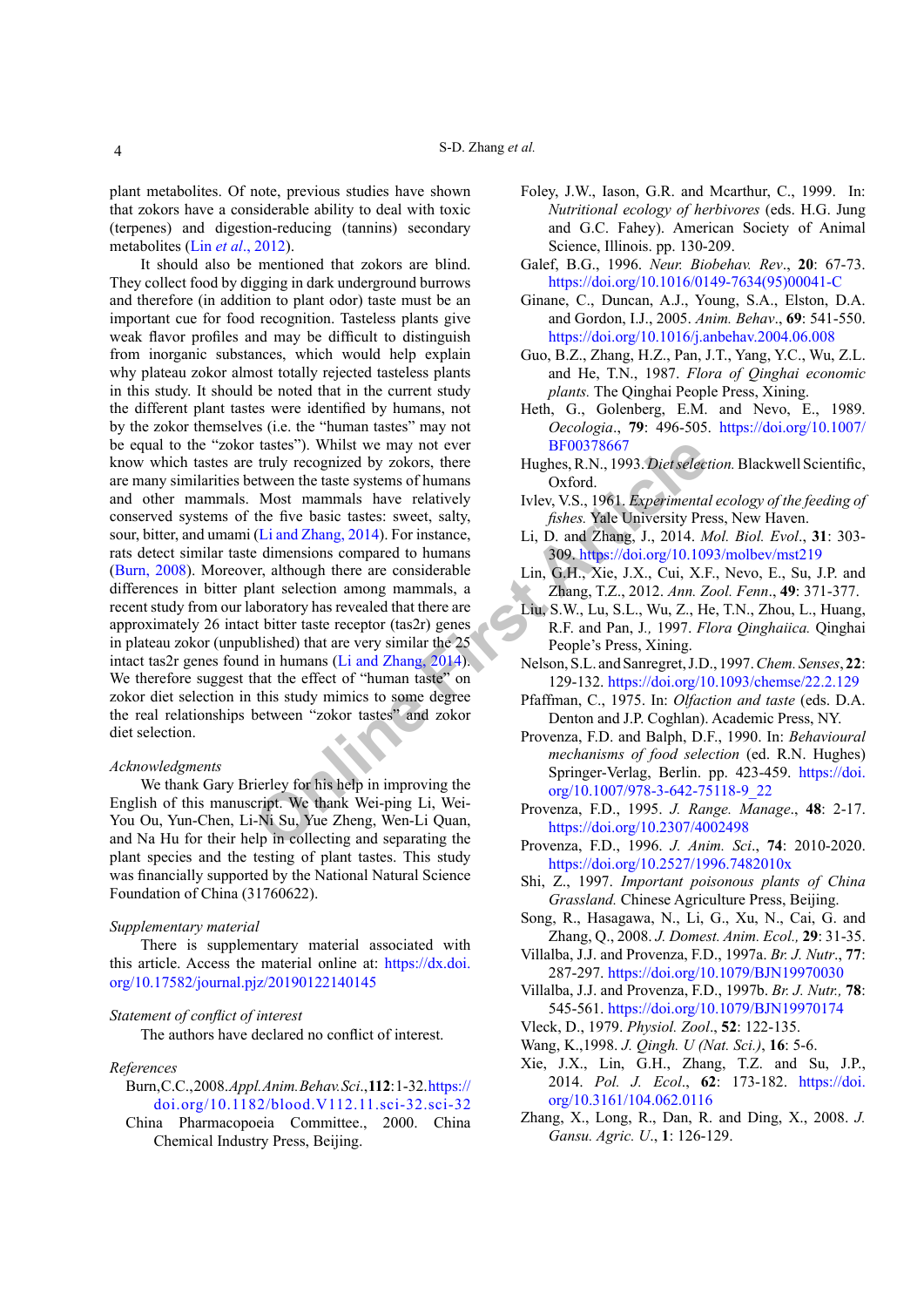*Pakistan J. Zool., pp 1-4, 2022.* **DOI**: <https://dx.doi.org/10.17582/journal.pjz/20190122140145>

**Supplementary Material**

## **Plant Taste Affects Diet Selection by Plateau Zokors (***Eospalax baileyi***)**

**Shou-Dong Zhang1,2,3, Dao-Xin Liu1,2, Dan Mou1 , Tong-Zuo Zhang2 , Jian-Ping Su2 and Jiu-Xiang Xie1 \***

*1 State Key Laboratory of Plateau Ecology and Agriculture, College of Agriculture and Animal Husbandry, Qinghai University, Xining, 810016, China*

*2 Key Laboratory of Evolution and Adaptation of Plateau Biota, Northwest Institute of Plateau Biology, Chinese Academy of Sciences, Xining, 810008, China*

*3 Ministry of Education Key Laboratory for Biodiversity Science and Ecological Engineering, Coastal Ecosystems Research Station of the Yangtze River Estuary, Shanghai Institute of Eco-Chongming (SIEC), Fudan University, Shanghai, 200433, China*

## *Supplemental information*

| Ecosysiems Research Station of the Tangue Kiver Estuary, Shanghat Institute of Eco-Chongming (SIEC),<br>Fudan University, Shanghai, 200433, China                                                                                                                                                                                                                                                                                                                                                                                |              |                 |          |                                                                                                                                                                                                                                                                                                                                                                                                                                                                   |           |                  |                           |  |  |
|----------------------------------------------------------------------------------------------------------------------------------------------------------------------------------------------------------------------------------------------------------------------------------------------------------------------------------------------------------------------------------------------------------------------------------------------------------------------------------------------------------------------------------|--------------|-----------------|----------|-------------------------------------------------------------------------------------------------------------------------------------------------------------------------------------------------------------------------------------------------------------------------------------------------------------------------------------------------------------------------------------------------------------------------------------------------------------------|-----------|------------------|---------------------------|--|--|
| Supplemental information<br>Supplementary Table S1 information on the 103<br>plants analyzed in this study. Taste: The four tastes<br>defined in the text; Sample size: The number of burrowing<br>systems containing the target plant; Mean: The mean of<br>the $E_i$ values obtained from those burrowing systems that<br>contained the target plant; Lower 90%: The lower limit<br>of the 90% confidence interval of bootstrapping analysis;<br>Supplementary Table S1. Information on the 103 plants analyzed in this study. |              |                 |          | Upper 90%: The upper limit of the 90% confidence interval<br>of bootstrapping analysis; Selection: The dietary selection<br>category assigned (where $+1$ means positive selection, 0<br>means no dietary preference, -1 means negative selection,<br>and NA means not tested because the sample size was too<br>small $(n < 10)$ ); Group ID: Groups of the four tastes $(A,$<br>B, C and D refer to sweet, bitter, other-taste and tasteless,<br>respectively). |           |                  |                           |  |  |
| Plant                                                                                                                                                                                                                                                                                                                                                                                                                                                                                                                            | <b>Taste</b> | Sample size     | Mean     | Lower 90%                                                                                                                                                                                                                                                                                                                                                                                                                                                         | Upper 90% |                  | <b>Selection Group_ID</b> |  |  |
| Viola kunawarensis                                                                                                                                                                                                                                                                                                                                                                                                                                                                                                               | Sweet        | 10 <sub>1</sub> | 0.933    | 0.809                                                                                                                                                                                                                                                                                                                                                                                                                                                             | 1.000     | 1                | A01                       |  |  |
| Stachys sieboldi                                                                                                                                                                                                                                                                                                                                                                                                                                                                                                                 | Sweet        | 18              | 0.585    | 0.339                                                                                                                                                                                                                                                                                                                                                                                                                                                             | 0.814     | 1                | A02                       |  |  |
| Eguisetum arvense                                                                                                                                                                                                                                                                                                                                                                                                                                                                                                                | Sweet        | 67              | 0.352    | 0.199                                                                                                                                                                                                                                                                                                                                                                                                                                                             | 0.503     | 1                | A03                       |  |  |
| Oxytropis kansuensis                                                                                                                                                                                                                                                                                                                                                                                                                                                                                                             | Sweet        | 86              | 0.281    | 0.144                                                                                                                                                                                                                                                                                                                                                                                                                                                             | 0.397     | 1                | A04                       |  |  |
| Geranium pylzowianum                                                                                                                                                                                                                                                                                                                                                                                                                                                                                                             | Sweet        | 67              | 0.278    | 0.107                                                                                                                                                                                                                                                                                                                                                                                                                                                             | 0.434     | 1                | A05                       |  |  |
| Potentilla nivea                                                                                                                                                                                                                                                                                                                                                                                                                                                                                                                 | Sweet        | 83              | 0.173    | 0.038                                                                                                                                                                                                                                                                                                                                                                                                                                                             | 0.305     | 1                | A06                       |  |  |
| Potentilla anserina                                                                                                                                                                                                                                                                                                                                                                                                                                                                                                              | Sweet        | 97              | 0.137    | 0.010                                                                                                                                                                                                                                                                                                                                                                                                                                                             | 0.256     | 1                | A07                       |  |  |
| Pedicularis alaschanica                                                                                                                                                                                                                                                                                                                                                                                                                                                                                                          | Sweet        | 70              | 0.178    | 0.010                                                                                                                                                                                                                                                                                                                                                                                                                                                             | 0.359     | 1                | A08                       |  |  |
| Ranunculus tanguticus                                                                                                                                                                                                                                                                                                                                                                                                                                                                                                            | Sweet        | 69              | 0.200    | 0.010                                                                                                                                                                                                                                                                                                                                                                                                                                                             | 0.368     | 1                | A09                       |  |  |
| Gueldenstaedtia diversifolia                                                                                                                                                                                                                                                                                                                                                                                                                                                                                                     | Sweet        | 67              | 0.151    | 0.003                                                                                                                                                                                                                                                                                                                                                                                                                                                             | 0.297     | $\mathbf{1}$     | A10                       |  |  |
| Taraxacum mongolicum                                                                                                                                                                                                                                                                                                                                                                                                                                                                                                             | Sweet        | 86              | 0.137    | $-0.006$                                                                                                                                                                                                                                                                                                                                                                                                                                                          | 0.289     | $\boldsymbol{0}$ | A11                       |  |  |
| Aster flaccidus                                                                                                                                                                                                                                                                                                                                                                                                                                                                                                                  | Sweet        | 54              | 0.149    | $-0.017$                                                                                                                                                                                                                                                                                                                                                                                                                                                          | 0.328     | $\mathbf{0}$     | A12                       |  |  |
| Bupleurum smithii                                                                                                                                                                                                                                                                                                                                                                                                                                                                                                                | Sweet        | 33              | 0.172    | $-0.076$                                                                                                                                                                                                                                                                                                                                                                                                                                                          | 0.389     | $\boldsymbol{0}$ | A13                       |  |  |
| Polygonatum hookeri                                                                                                                                                                                                                                                                                                                                                                                                                                                                                                              | Sweet        | 16              | 0.193    | $-0.181$                                                                                                                                                                                                                                                                                                                                                                                                                                                          | 0.562     | $\boldsymbol{0}$ | A14                       |  |  |
| Iris potaninii                                                                                                                                                                                                                                                                                                                                                                                                                                                                                                                   | Sweet        | 16              | 0.191    | $-0.194$                                                                                                                                                                                                                                                                                                                                                                                                                                                          | 0.556     | $\boldsymbol{0}$ | A15                       |  |  |
| Salvia roborowskii                                                                                                                                                                                                                                                                                                                                                                                                                                                                                                               | Sweet        | 28              | 0.036    | $-0.227$                                                                                                                                                                                                                                                                                                                                                                                                                                                          | 0.317     | $\boldsymbol{0}$ | A16                       |  |  |
| Geranium pratanse                                                                                                                                                                                                                                                                                                                                                                                                                                                                                                                | Sweet        | 18              | 0.142    | $-0.237$                                                                                                                                                                                                                                                                                                                                                                                                                                                          | 0.491     | $\boldsymbol{0}$ | A17                       |  |  |
| Glaux maritime                                                                                                                                                                                                                                                                                                                                                                                                                                                                                                                   | Sweet        | 32              | $-0.071$ | $-0.318$                                                                                                                                                                                                                                                                                                                                                                                                                                                          | 0.167     | $\mathbf{0}$     | A18                       |  |  |
| Ranunculus longicaulis                                                                                                                                                                                                                                                                                                                                                                                                                                                                                                           | Sweet        | 13              | $-0.077$ | $-0.538$                                                                                                                                                                                                                                                                                                                                                                                                                                                          | 0.400     | $\mathbf{0}$     | A19                       |  |  |
| Cirsium japonicum                                                                                                                                                                                                                                                                                                                                                                                                                                                                                                                | Sweet        | 15              | $-0.273$ | $-0.656$                                                                                                                                                                                                                                                                                                                                                                                                                                                          | 0.116     | $\boldsymbol{0}$ | A20                       |  |  |

Corresponding author: xiejiuxiang8817@163.com

0030-9923/2022/0001-0001 \$ 9.00/0

Copyright 2022 Zoological Society of Pakistan



*Continued on next page...*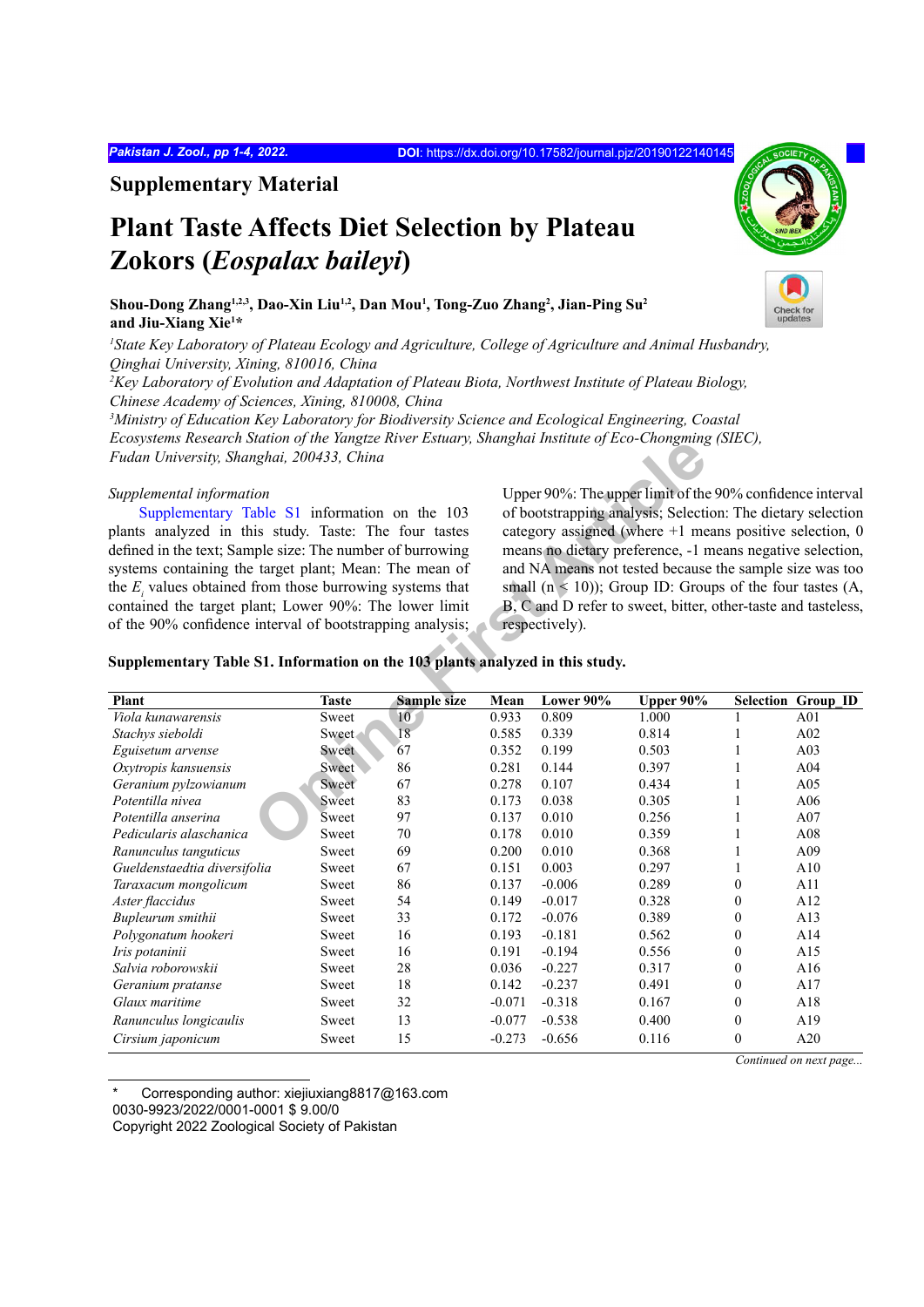| Plant                  | <b>Taste</b>  | Sample size     | Mean     | Lower 90% | Upper 90% |                  | Selection Group_ID |
|------------------------|---------------|-----------------|----------|-----------|-----------|------------------|--------------------|
| Cirsium setosum        | Sweet         | 36              | $-0.224$ | $-0.428$  | $-0.023$  | $-1$             | A21                |
| Saussurea superba      | Sweet         | 50              | $-0.401$ | $-0.567$  | $-0.252$  | $-1$             | A22                |
| Saussurea minuta       | Sweet         | 44              | $-0.422$ | $-0.606$  | $-0.211$  | $-1$             | A23                |
| Artemisia annua        | Sweet         | 22              | $-0.393$ | $-0.690$  | $-0.093$  | $-1$             | A24                |
| Hippophae thibetana    | Sweet         | 26              | $-0.557$ | $-0.771$  | $-0.332$  | $-1$             | A25                |
| Saussurea qinghaiensis | Sweet         | 16              | $-0.663$ | $-0.921$  | $-0.347$  | $-1$             | A26                |
| Potentilla bifurca     | Sweet         | 38              | $-0.781$ | $-0.922$  | $-0.628$  | $-1$             | A27                |
| Elsholtzia densa       | Sweet         | 30              | $-0.806$ | $-0.951$  | $-0.619$  | $-1$             | A28                |
| Chenopodium album      | Sweet         | 19              | $-0.819$ | $-0.984$  | $-0.627$  | $-1$             | A29                |
| Microula trichocarpa   | Sweet         | 12              | $-1.000$ | $-1.000$  | $-1.000$  | $-1$             | A30                |
| Brassica napus         | Sweet         | 16              | $-1.000$ | $-1.000$  | $-1.000$  | $-1$             | A31                |
| Stellera chamaejasme   | <b>Bitter</b> | 14              | 0.699    | 0.474     | 0.876     | $\mathbf{1}$     | <b>B01</b>         |
| Sonchus arvensis       | Bitter        | 46              | 0.491    | 0.327     | 0.659     | 1                | B02                |
| Hypecoum leptocarpum   | <b>Bitter</b> | 30              | 0.544    | 0.304     | 0.751     | $\mathbf{1}$     | <b>B03</b>         |
| Polygonum viviparum    | Bitter        | 84              | 0.305    | 0.157     | 0.459     | $\mathbf{1}$     | <b>B04</b>         |
| Geum aleppicum         | Bitter        | 15              | 0.402    | 0.088     | 0.706     | $\mathbf{1}$     | <b>B05</b>         |
| Anemone imbricata      | <b>Bitter</b> | 61              | 0.161    | $-0.021$  | 0.341     | $\boldsymbol{0}$ | <b>B06</b>         |
| Plantago depressa      | Bitter        | 64              | $-0.010$ | $-0.189$  | 0.171     | $\boldsymbol{0}$ | ${\rm B}07$        |
| Thalictrum alpinum     | Bitter        | 64              | $-0.029$ | $-0.198$  | 0.149     | $\boldsymbol{0}$ | <b>B08</b>         |
| Ligularia virgaurea    | Bitter        | 30 <sup>°</sup> | $-0.069$ | $-0.333$  | 0.242     | $\boldsymbol{0}$ | <b>B09</b>         |
| Anemone rivularis      | Bitter        | 14              | $-0.072$ | $-0.513$  | 0.343     | $\boldsymbol{0}$ | B10                |
| Lancea tibetica        | <b>Bitter</b> | 80              | $-0.235$ | $-0.380$  | $-0.089$  | $-1$             | <b>B11</b>         |
| Thermopsis lanceolata  | <b>Bitter</b> | 39              | $-0.216$ | $-0.416$  | $-0.002$  | $-1$             | <b>B12</b>         |
| Trigonella ruthenica   | <b>Bitter</b> | 39              | $-0.273$ | $-0.482$  | $-0.052$  | $-1$             | <b>B13</b>         |
| Polygonum sibiricum    | Bitter        | 38              | $-0.283$ | $-0.508$  | $-0.056$  | $-1$             | <b>B14</b>         |
| Kobresia humilis       | Bitter        | 67              | $-0.551$ | $-0.675$  | $-0.423$  | $-1$             | <b>B15</b>         |
| Artemisia sieversiana  | <b>Bitter</b> | 48              | $-0.546$ | $-0.700$  | $-0.385$  | $-1$             | <b>B16</b>         |
| Ajania tenuifolia      | Bitter        | 25              | $-0.437$ | $-0.701$  | $-0.150$  | $-1$             | <b>B17</b>         |
| Cerastium caespitosum  | Bitter        | 38              | $-0.659$ | $-0.834$  | $-0.474$  | $-1$             | <b>B18</b>         |
| Stellaria uda          | Bitter        | 39              | $-0.820$ | $-0.934$  | $-0.679$  | $-1$             | <b>B19</b>         |
| Jaeschkea microsperma  | Bitter        | 49              | $-0.898$ | $-0.962$  | $-0.814$  | $-1$             | <b>B20</b>         |
| Anaphalis lactea       | Bitter        | 35              | $-0.854$ | $-0.976$  | $-0.717$  | $-1$             | <b>B21</b>         |
| Polygonum aviculare    | Bitter        | 29              | $-0.917$ | $-0.982$  | $-0.828$  | $-1$             | <b>B22</b>         |
| Lonicera minuta        | Bitter        | 14              | $-0.725$ | $-1.000$  | $-0.400$  | $-1$             | <b>B23</b>         |
| Viola philippica       | <b>Bitter</b> | 14              | $-0.571$ | $-1.000$  | $-0.167$  | $-1$             | <b>B24</b>         |
| Swertia diluta         | Bitter        | 17              | $-1.000$ | $-1.000$  | $-1.000$  | $-1$             | <b>B25</b>         |
| Artemisia hedinii      | Bitter        | $20\,$          | $-1.000$ | $-1.000$  | $-0.998$  | $-1$             | <b>B26</b>         |
| Gentiana straminea     | Other-taste   | 41              | $-0.119$ | $-0.320$  | 0.075     | $\boldsymbol{0}$ | C <sub>01</sub>    |

*Continued on next page...*